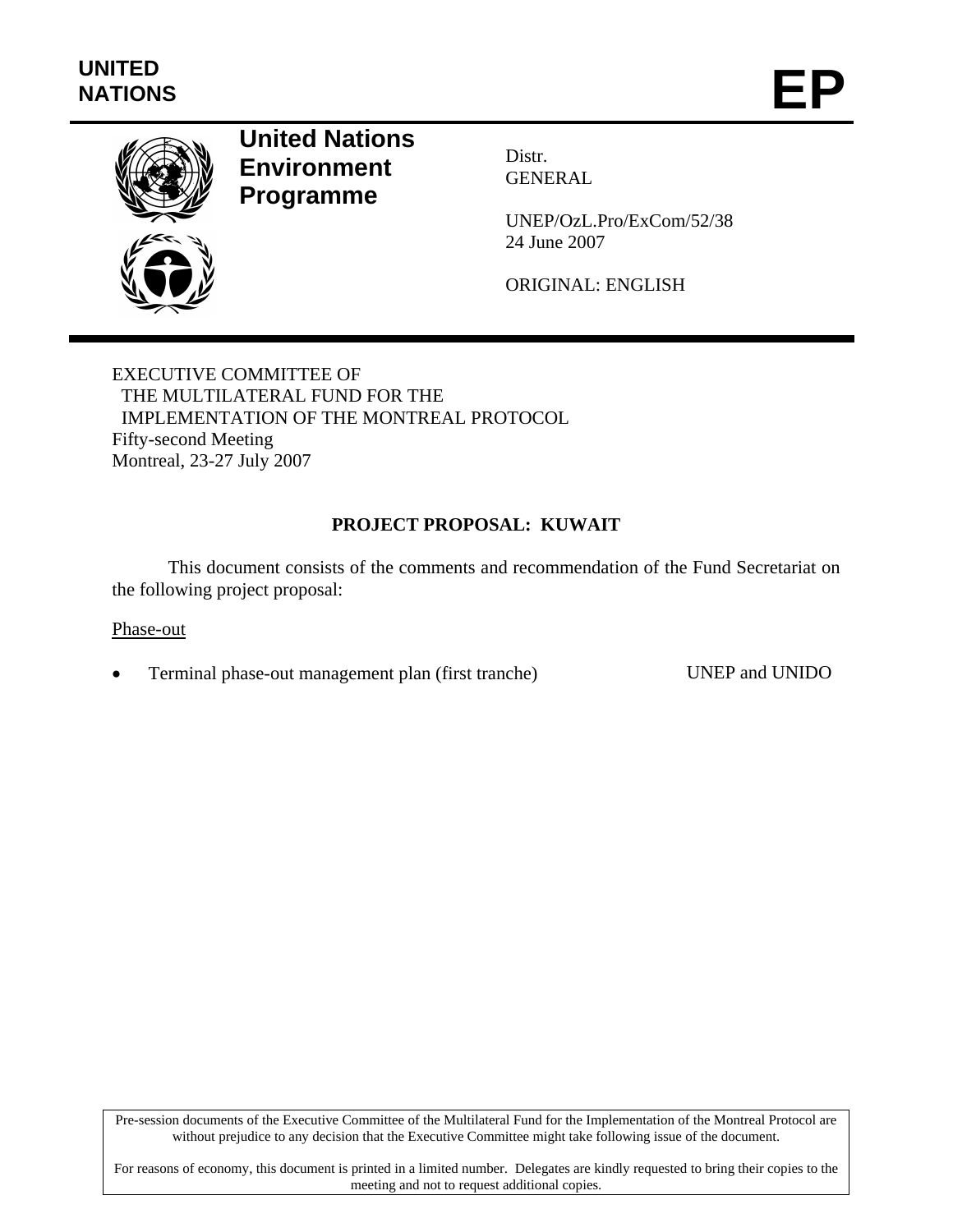#### **PROJECT EVALUATION SHEET – MULTI-YEAR PROJECTS KUWAIT**

#### **PROJECT TITLE BILATERAL/IMPLEMENTING AGENCY**

| Terminal phase-out plan (first tranche) |  |
|-----------------------------------------|--|
|-----------------------------------------|--|

UNEP and UNIDO

#### **SUB-PROJECT TITLES**

| (a) | Policy update and enforcement                     | <b>UNEP</b>  |
|-----|---------------------------------------------------|--------------|
| (b) | Refrigeration training & certification            | <b>UNEP</b>  |
| (c) | Recovery and recycling component                  | <b>UNIDO</b> |
| (d) | MAC R&R and retrofit campaign                     | <b>UNIDO</b> |
| (e) | Technical assistance for marginal baseline of TCA | <b>UNEP</b>  |
| (f) | Project Implementation and Monitoring             | <b>UNEP</b>  |

| NATIONAL CO-ORDINATING AGENCY: | Environment Public Authority – |
|--------------------------------|--------------------------------|
|                                | National Ozone Unit            |

#### **LATEST REPORTED CONSUMPTION DATA FOR ODS ADDRESSED IN PROJECT**

#### **A: ARTICLE-7 DATA (ODP TONNES, 2005, AS OF MAY 2007)**

| $  -$<br>$\sim$ | $\sim$ $\sim$ $\sim$<br>$1 \cup \omega$ | $\sim$<br>$\sim$<br>-<br>______ | v.v |
|-----------------|-----------------------------------------|---------------------------------|-----|
| $\sim$ m $\sim$ | $\sim$<br>v.v                           |                                 |     |

#### **B: COUNTRY PROGRAMME SECTORAL DATA (ODP TONNES, 2006, AS OF MAY 2007)**

| <b>ODS</b> | Aerosol | Foam | Ref. Mfg. | Ref. Servicing | Solvents | Process agent | Fumigant |
|------------|---------|------|-----------|----------------|----------|---------------|----------|
| $CFC-11$   |         |      |           | 9.64           |          |               |          |
| $CFC-12$   |         |      |           | 97.16          |          |               |          |
| <b>CTC</b> |         |      |           |                |          | $0.0\,$       |          |
| <b>TCA</b> |         |      |           |                | $0.0\,$  |               |          |

**CURRENT YEAR BUSINESS PLAN:** Total funding US \$105,000 for UNEP and US \$204,000 for UNIDO: total phase-out 36 ODP tonnes.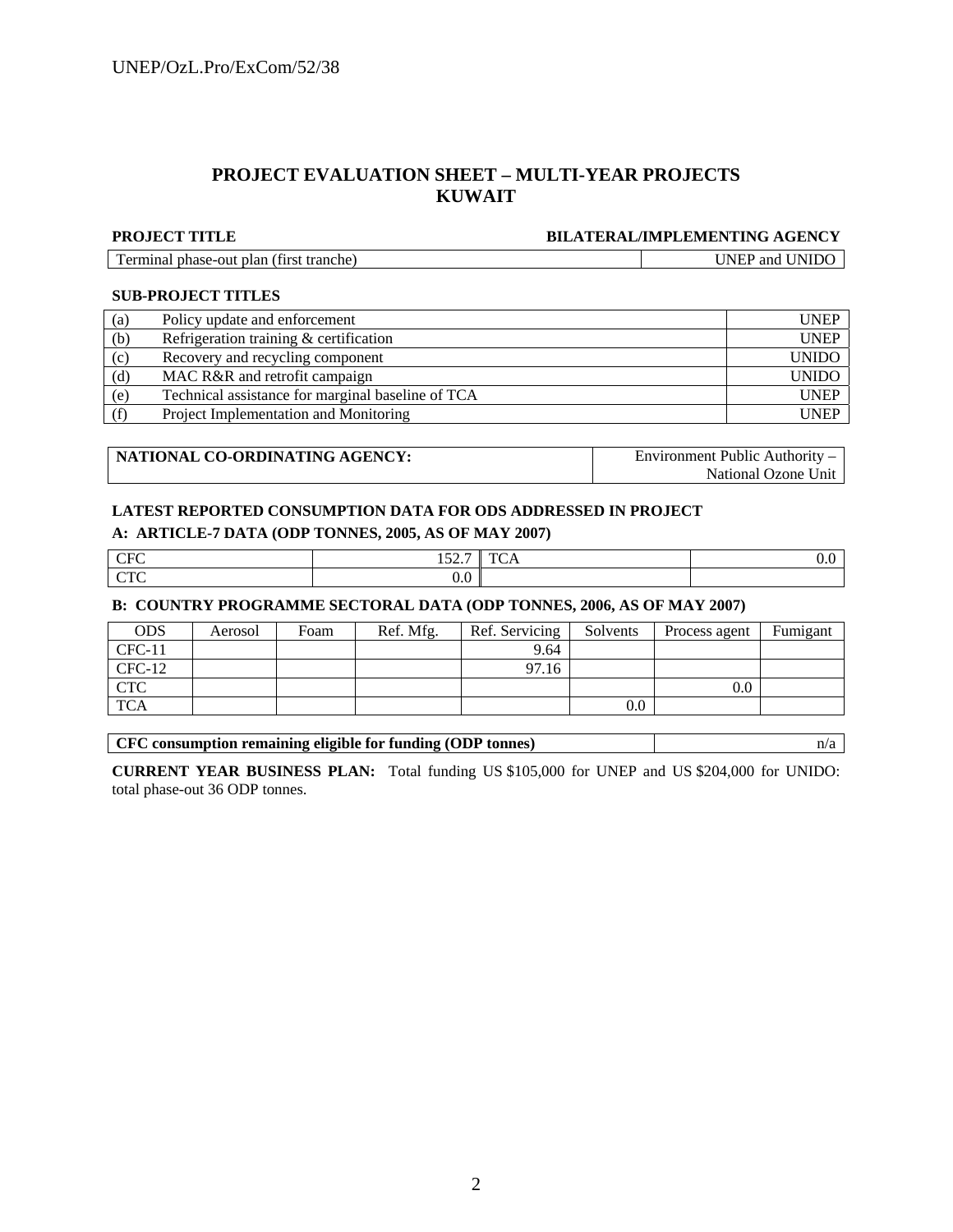| PROJECT DATA                   |                                                | 2007    | 2008                     | 2009                     | 2010                     | Total   |
|--------------------------------|------------------------------------------------|---------|--------------------------|--------------------------|--------------------------|---------|
| <b>CFCs</b>                    | Montreal Protocol limit                        | 72.1    | 72.1                     | 72.1                     | 0.0                      | n/a     |
| (ODP)                          | Annual consumption limit                       | 70      | 55                       | 30                       | 0.0                      | n/a     |
| tonnes)                        | Annual phase-out from ongoing projects         |         |                          |                          |                          |         |
|                                | Annual phase-out newly addressed               |         |                          |                          |                          |         |
|                                | Annual unfunded phase-out                      |         |                          |                          |                          |         |
| <b>CTC</b>                     | Montreal Protocol limit                        | 0.0     | 0.0                      | 0.0                      | 0.0                      | n/a     |
| (ODP)                          | Annual consumption limit                       | 0.0     | 0.0                      | 0.0                      | 0.0                      | n/a     |
| tonnes)                        | Annual consumption limit                       | 0.0     | 0.0                      | 0.0                      | 0.0                      | n/a     |
| <b>TCA</b>                     | Montreal Protocol limit                        | 0.0     | 0.0                      | 0.0                      | 0.0                      | n/a     |
| (ODP)                          | Annual consumption limit                       | 0.0     | 0.0                      | 0.0                      | 0.0                      | n/a     |
| (tonnes)                       |                                                |         |                          |                          |                          |         |
|                                | <b>TOTAL ODS CONSUMPTION TO BE PHASED OUT</b>  | 15      | 25                       | 30                       |                          |         |
|                                | Final project costs (US \$):                   |         |                          |                          |                          |         |
|                                | Funding for Lead IA: UNEP                      | 240,000 | 95,000                   | $\overline{\phantom{a}}$ | $\overline{\phantom{a}}$ | 335,000 |
|                                | Funding for Co-operating IA: UNIDO             | 220,000 | 10,000                   | $\overline{\phantom{a}}$ | $\overline{\phantom{0}}$ | 230,000 |
|                                | <b>Total project funding</b>                   | 460,000 | 105,000                  | $\overline{\phantom{a}}$ | $\overline{\phantom{a}}$ | 565,000 |
|                                | Final support costs (US \$):                   |         |                          |                          |                          |         |
| Support cost for Lead IA: UNEP |                                                | 31,200  | 12,350                   |                          |                          | 43,550  |
|                                | Support cost for Co-operating IA: UNIDO        | 16,500  | 750                      | $\overline{\phantom{a}}$ | $\overline{\phantom{a}}$ | 17,250  |
| <b>Total support costs</b>     | 47,700                                         | 13,100  | $\overline{\phantom{a}}$ | $\overline{\phantom{0}}$ | 60,800                   |         |
|                                | <b>TOTAL COST TO MULTILATERAL FUND (US \$)</b> | 507,700 | 118,100                  | $\overline{\phantom{a}}$ |                          | 625,800 |
|                                | Final project cost effectiveness (US \$/kg)    |         |                          |                          |                          | n/a     |

## **PROJECT EVALUATION SHEET - continuation**

**FUNDING REQUEST:** Approval of funding for the first tranche (2007) as indicated above.

| <b>SECRETARIAT'S RECOMMENDATION</b> | 10 <sup>1</sup><br>лкег<br>addrova.<br>оған |
|-------------------------------------|---------------------------------------------|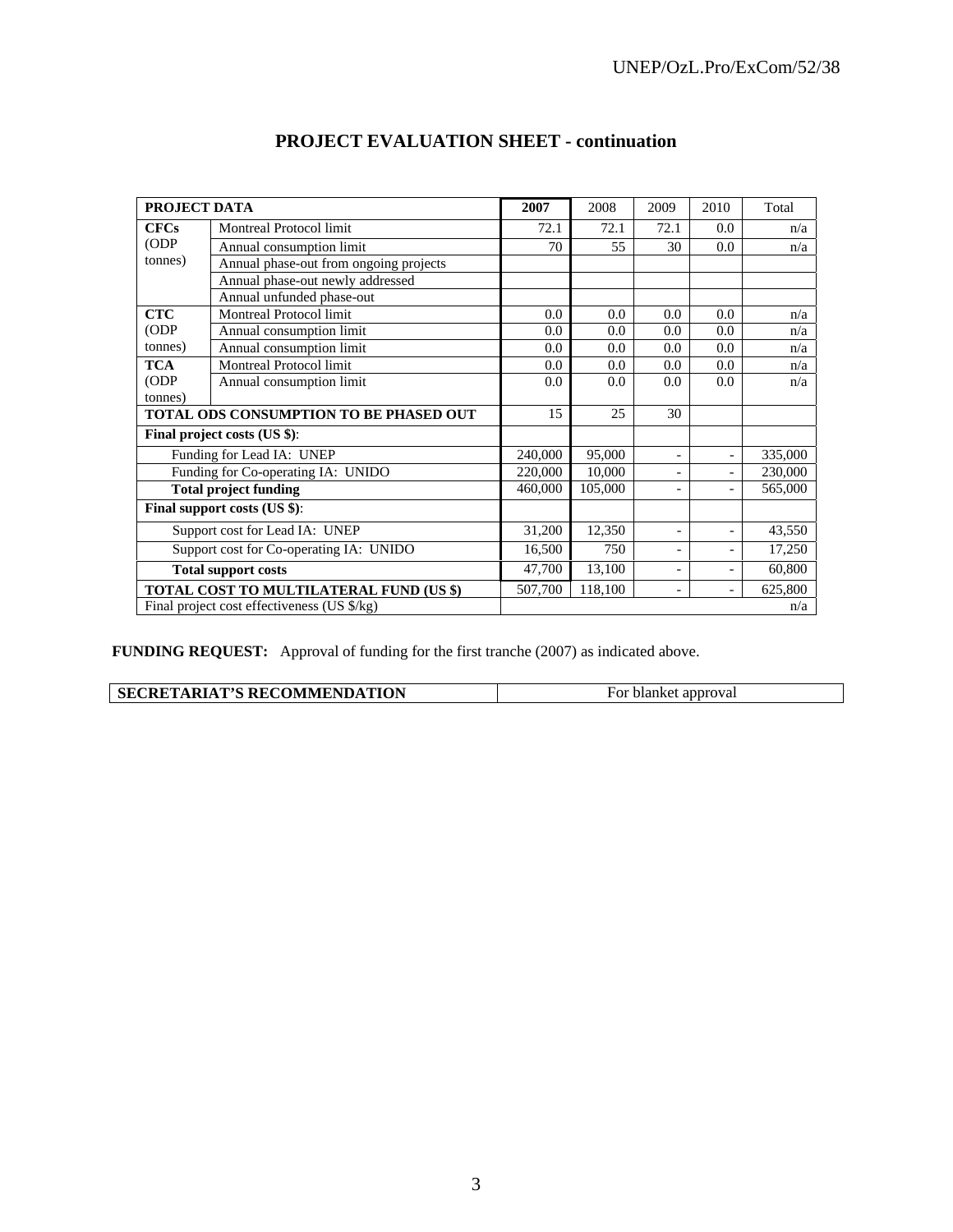## **PROJECT DESCRIPTION**

1. On behalf of the Government of Kuwait, UNEP as the lead agency has submitted a terminal phase-out management plan (TPMP) for the phase out of ODS in the refrigeration and air-conditioning sector for the Executive Committee's consideration at its 52nd Meeting. The total cost of the Kuwait TPMP is US \$565,000 plus agency support costs of US \$43,550 for UNEP and US \$17,250 for UNIDO. The CFC consumption baseline is 480.4 ODP tonnes.

## **Background**

2. In regard to the phase-out of CFCs in Kuwait's refrigeration-servicing sector, the Executive Committee approved an RMP amounting to US \$624,586 for UNEP (lead agency) and UNIDO for training programmes for customs officers and trainers for refrigeration-service technicians, a recovery and recycling sub-project and monitoring of activities at its 37th Meeting. Implementation of the activities under the RMP has resulted in the training of 28 trainers and senior technicians in a train-the-trainer course and subsequently another 254 technicians in good servicing practices, and 28 trainers as well as 172 customs officers. As a result, a number of cases of illegal trade have been reported to the Ozone Secretariat. The RMP also included the delivery and distribution of 35 recovery machines and 48 recovery/recycling machines.

3. Kuwait had a baseline consumption of 0.014 ODP tonnes of CTC and 0.003 ODP tonnes of TCA. For both substances, the Article-7 consumption reported data since the year 2000 has been zero consumption.

## Policy and legislation

4. Kuwait issued so far two regulations related to the phase out of ODS. In 1994 the Environment Protection Authority was entrusted with the responsibility to control import and export of CFCs. This was amended and superseded in 2000 by a new regulation, which is controlling import and export of all ODS (CFC, Halon, CTC, TCA, MB & HCFC), is introducing a detailed licensing and quota system, and is banning the import of CFC-based technology. This latter regulation also contains other administrative and legal measures related to enforcement and cooperation with other local relevant authorities.

#### Refrigeration-servicing sector

5. Of the total 152.7 ODP tonnes of CFC consumed in 2005 by Kuwait, all were used in the refrigeration-servicing sector. Forty-five ODP tonnes were used for servicing chillers, 11 ODP tonnes for domestic and small commercial refrigeration, and 71 ODP tonnes for MAC units. There are more than 3,000 refrigeration workshops in the country (including larger contractors and MAC servicing centres). The current prices of refrigerants per kg are: US \$7.00-9.60 for CFC 12, US \$11.00 for HFC 134a, US \$2.00-3.00 for HCFC-22.

#### Activities proposed in the TPMP

- 6. The following activities are proposed to be implemented through the TPMP project:
	- (a) Review of the existing ODS legislation and their update to comply with the regional unified regulation for ODS control. The activity includes the service of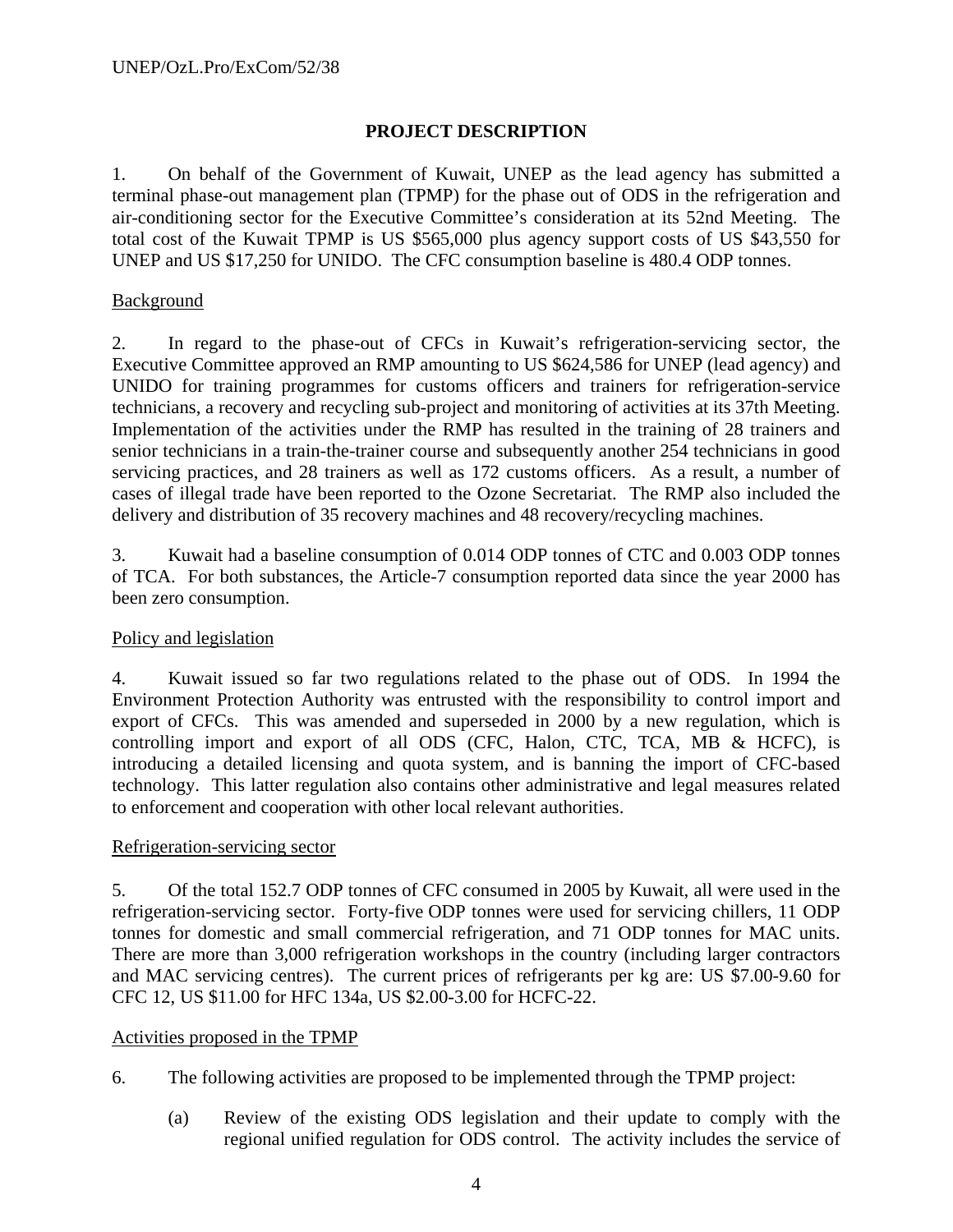national legal experts and workshops for key stakeholders. Subsequent to the legislation update, the necessary procedures for its effective enactment will also be reviewed and updated;

- (b) A second component of this activity consists of supplying additional portable refrigerant identifier sets, and additional training to customs officers in hands-on testing techniques as well as ways of curbing and finding illegal shipments of ODS. Training will also cover other government-related authorities. Around 150 officers from different authorities are targeted in this training programme;
- (c) The proposed component of refrigeration training and certification will consist of the elements that are required to establish and sustain an integrated national technical/vocational framework which could fulfil sector needs for the period 2007-2010 and beyond. This includes *inter alia* a compulsory training and certification programme for 1,000 technicians. It is also combined with activities to promote good practices in refrigeration servicing, to increase recovery and recycling of CFCs, particularly from larger refrigeration appliances or chillers, and to make the CFC recovered from dismantled equipment available for other domestic and commercial refrigeration equipment. Part of these activities is the provision of service kits to 75 small servicing workshops, assistance to up to 15 large end-users, and an end-user awareness workshop including information on conversion;
- (d) "MAC recovery and recycling and retrofit promotion campaign" targeted at workshops for MAC servicing;
- (e) Technical assistance for marginal baseline of other ODSs (CTC and MB); this consists of workshops, but can be used flexibly depending on needs; and
- (f) Project implementation and monitoring.
- 7. A work plan for 2007 has been submitted with the TPMP proposal.

## **SECRETARIAT'S COMMENTS AND RECOMMENDATION**

#### **COMMENTS**

8. The 2005 CFC consumption reported by the Government of Kuwait under Article 7 of the Protocol was 152.7 ODP tonnes, 64% of the Protocol's maximum allowable level of consumption for that year, and more than twice the 2007 allowable level of consumption (i.e., 72 ODP tonnes). CFC consumption levels in 2006 have been estimated at 106 ODP tonnes.

9. The Secretariat discussed issues related to the size of the recovery and recycling component originally intended, the amount of refrigerant identifiers used, and the inclusion of substances other than CFCs in the plan. UNEP updated the project proposal and clarified open issues. The project proposal itself was excellent and took into account the various aspects of the situation in the country as well as implementation experience.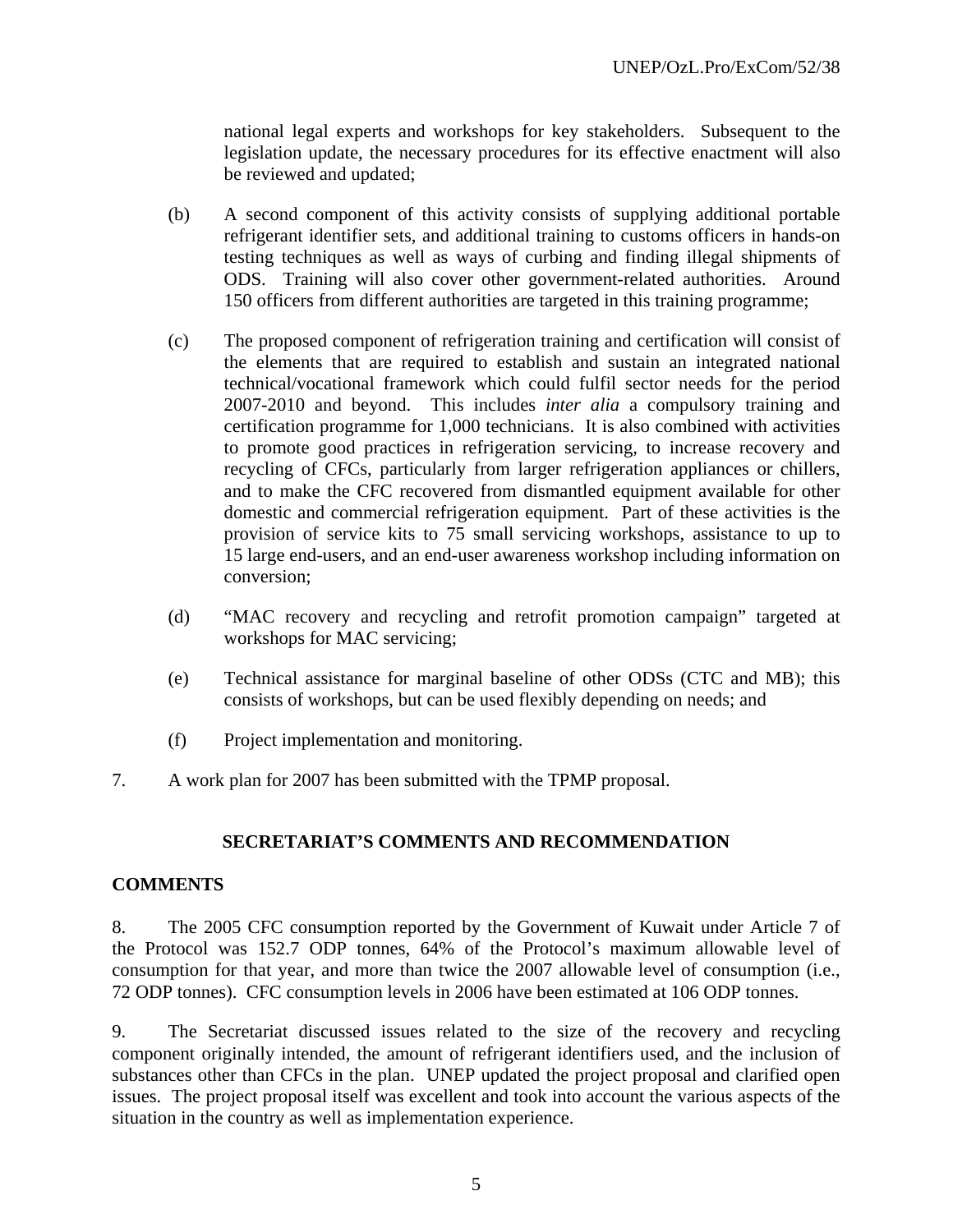## Agreement

10. The Government of Kuwait submitted a draft agreement between the Government and the Executive Committee setting out the conditions for the complete phase-out of CFCs in Kuwait, and the sustained phase-out of other substances with a baseline above zero, namely CTC and TCA. The draft agreement is contained in Annex I to the present document.

## **RECOMMENDATION**

11. The Secretariat recommends blanket approval of the terminal phase-out management plan for the phase out of ODS in the refrigeration and air conditioning sector for Kuwait. The Executive Committee may wish to:

- (a) Approve, in principle, the terminal phase-out management plan for Kuwait at the amount of US \$565,000 plus agency support costs of US \$43,550 for UNEP and US \$17,250 for UNIDO;
- (b) Approve the draft agreement between the Government of Kuwait and the Executive Committee for the implementation of the terminal phase-out management plan, as contained in Annex I to this document;
- (c) Urge UNEP and UNIDO to take full account of the requirements of decisions 41/100 and 49/6 during the implementation of the terminal phase-out management plan; and
- (d) Approve the first tranche of the plan at the funding levels shown in the table below:

|     | <b>Project Title</b> |  |                                            | <b>Project Funding</b> |  | <b>Support Cost</b> | Implementing |              |
|-----|----------------------|--|--------------------------------------------|------------------------|--|---------------------|--------------|--------------|
|     |                      |  |                                            |                        |  | (USS)               | $(US \$      | Agency       |
| (a) | tranche)             |  | Terminal phase-out management plan (first) |                        |  | 240,000             | 31,200       | <b>UNEP</b>  |
| (b) | Terminal<br>tranche) |  | phase-out management plan (first)          |                        |  | 220,000             | 16,500       | <b>UNIDO</b> |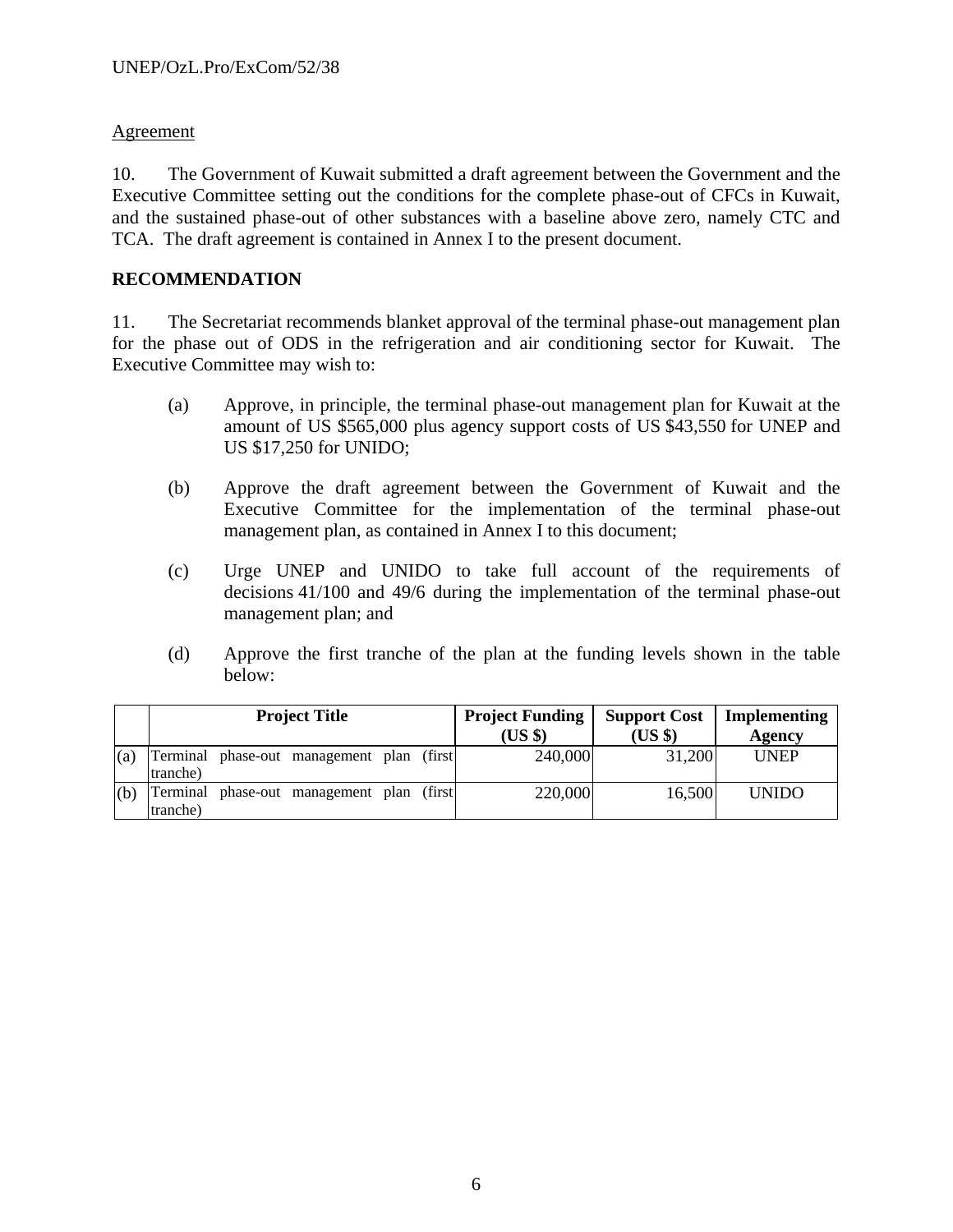#### **Annex I**

## **DRAFT AGREEMENT BETWEEN KUWAIT AND THE EXECUTIVE COMMITTEE OF THE MULTILATERAL FUND FOR THE PHASE-OUT OF OZONE DEPLETING SUBSTANCES**

1. This Agreement represents the understanding of the Government of Kuwait and the Executive Committee with respect to the complete phase-out of controlled use of the ozone-depleting substances set out in Appendix 1-A (the "Substances") prior to 1 January 2010 in compliance with Protocol schedules.

2. The Country agrees to meet the annual consumption limits of the Substances as set out in rows 2, 4 and 6 of Appendix 2-A (the "Targets, and Funding") in this Agreement. The Country accepts that, by its acceptance of this Agreement and performance by the Executive Committee of its funding obligations described in paragraph 3, it is precluded from applying for or receiving further funding from the Multilateral Fund in respect to the Substances.

3. Subject to compliance by the Country with its obligations set out in this Agreement, the Executive Committee agrees in principle to provide the funding set out in row 9 of Appendix 2-A (the "Targets, and Funding") to the Country. The Executive Committee will, in principle, provide this funding at the Executive Committee meetings specified in Appendix 3-A (the "Funding Approval Schedule").

4. The Country will meet the consumption limits for each of the Substances as indicated in Appendix 2-A. It will also accept independent verification by the relevant implementing agency of achievement of these consumption limits as described in sub-paragraph 5(b) of this Agreement.

5. The Executive Committee will not provide the Funding in accordance with the Funding Approval Schedule unless the Country satisfies the following conditions at least 60 days prior to the applicable Executive Committee meeting set out in the Funding Approval Schedule:

- (a) That the Country has met the Targets for the applicable year;
- (b) That the meeting of these Targets will be independently verified, if requested by the Executive Committee consistent with paragraph (d) of decision 45/54;
- (c) That the Country has substantially completed all actions set out in the last annual implementation programme; and
- (d) That the Country has submitted and received endorsement from the Executive Committee for an annual implementation programme in the form of Appendix 4-A (the Format of "Annual Implementation Programme") in respect of the year for which tranche funding is being requested.

6. The Country will ensure that it conducts accurate monitoring of its activities under this Agreement. The institutions set out in Appendix 5-A (the "Monitoring" Institutions and Roles) will monitor and report on that monitoring in accordance with the roles and responsibilities set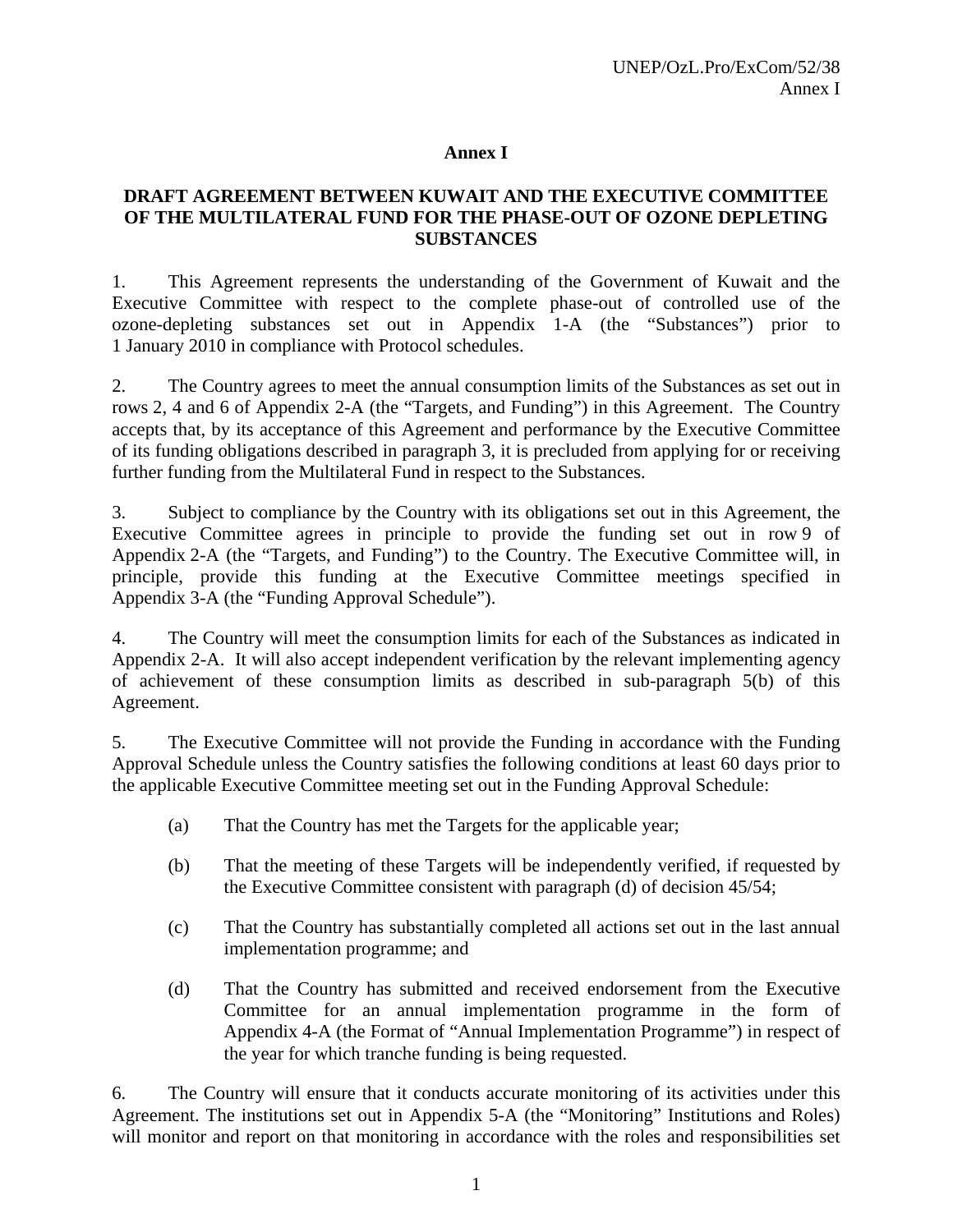out in Appendix 5-A. This monitoring will also be subject to independent verification as described in sub-paragraph 5(b).

7. While the Funding was determined on the basis of estimates of the needs of the Country to carry out its obligations under this Agreement, the Executive Committee agrees that the Country may have the flexibility to reallocate the approved funds, or part of the funds, according to the evolving circumstances to achieve the goals prescribed under this Agreement. Reallocations categorized as major changes must be documented in advance in the next annual implementation programme and endorsed by the Executive Committee as described in sub paragraph 5(d). Reallocations not categorized as major changes may be incorporated in the approved annual implementation programme, under implementation at the time, and reported to the Executive Committee in the report on implementation of the annual implementation programme.

8. Specific attention will be paid to the execution of the activities in the refrigeration servicing sub-sector, in particular:

- (a) The Country would use the flexibility available under this Agreement to address specific needs that might arise during project implementation;
- (b) The technical assistance programme for the refrigeration servicing sub-sector will be implemented in stages so that remaining resources can be diverted to other phase out activities such as additional training or procurement of service tools in cases where the proposed results are not achieved, and will be closely monitored in accordance with Appendix 5-A of this Agreement; and
- (c) The Country and the implementing agencies will take full account of the requirements of decisions 41/100 and 49/6 during the implementation of the plan.

9. The Country agrees to assume overall responsibility for the management and implementation of this Agreement and of all activities undertaken by it or on its behalf to fulfil the obligations under this Agreement. UNEP has agreed to be the lead implementing agency (the "Lead IA") and UNIDO has agreed to be cooperating implementing agency (the "Cooperating IA") under the lead of the Lead IA in respect of the Country's activities under this Agreement. The Lead IA will be responsible for carrying out the activities listed in Appendix 6-A, including but not limited to independent verification as per sub paragraph 5 (b). The Country also agrees to periodic evaluations, which might be carried out under the monitoring and evaluation work programmes of the Multilateral Fund. The Cooperating IA will be responsible for carrying out the activities listed in Appendix 6 B. The Executive Committee agrees, in principle, to provide the Lead IA and the Cooperating IA with the fees set out in rows 10 and 11 of Appendix 2-A.

10. Should the Country, for any reason, not meet the Targets for the elimination of the Substances set out in Appendix 2-A of the Montreal Protocol, or otherwise does not comply with this Agreement, then the Country agrees that it will not be entitled to the Funding in accordance with the Funding Approval Schedule. At the discretion of the Executive Committee, funding will be reinstated according to a revised funding approval schedule determined by the Executive Committee after the Country has demonstrated that it has satisfied all of its obligations that were due to be met prior to receipt of the next tranche of funding under the Funding Approval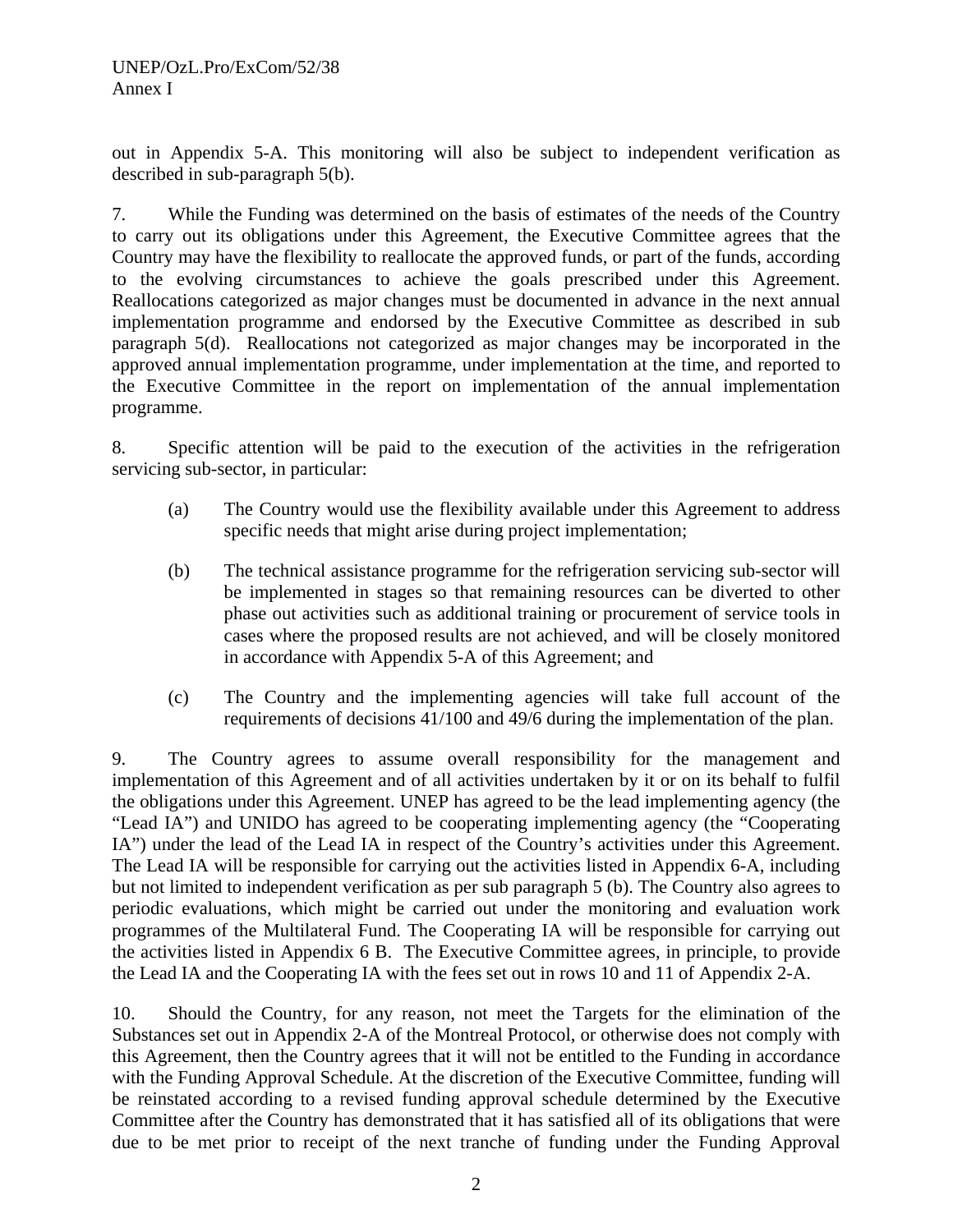Schedule. The Country acknowledges that the Executive Committee may reduce the amount of the Funding by the amounts set out in Appendix 7-A in respect of each ODP tonne of reductions in consumption not achieved in any one year.

11. The funding components of this Agreement will not be modified on the basis of any future Executive Committee decision that may affect the funding of any other consumption sector projects or any other related activities in the Country.

12. The Country will comply with any reasonable request of the Executive Committee and the Lead IA and the Cooperating IA to facilitate implementation of this Agreement. In particular, it will provide the Lead IA and the Cooperating IA with access to information necessary to verify compliance with this Agreement.

13. All of the agreements set out in this Agreement are undertaken solely within the context of the Montreal Protocol and as specified in this Agreement. All terms used in this Agreement have the meaning ascribed to them in the Protocol unless otherwise defined herein.

## **APPENDICES**

|  | <b>APPENDIX 1-A: THE SUBSTANCES</b> |
|--|-------------------------------------|
|--|-------------------------------------|

| Annex A: | Group I   | CFC-11, CFC-12, CFC-113, CFC-114, CFC-115 |
|----------|-----------|-------------------------------------------|
| Annex B: | Group II  | $\cap$ T $\cap$                           |
| Annex B  | Group III | <b>TCA</b>                                |

## **APPENDIX 2-A: THE TARGETS, AND FUNDING**

|                                                                    | 2007    | 2008           | 2009     | 2010         | <b>Total</b> |
|--------------------------------------------------------------------|---------|----------------|----------|--------------|--------------|
| 1. Montreal Protocol consumption limits of Annex A, Group I        |         |                |          |              |              |
| substances (ODP tonnes)                                            | 72.1    | 72.1           | 72.1     | 0            | n/a          |
| 2. Max allowable total consumption of Annex A Group I substances   |         |                |          |              |              |
| (ODP tonnes)                                                       | 70      | 55             | 30       | $\Omega$     | n/a          |
| 3. Montreal Protocol consumption limits of Annex B, Group II       |         |                |          |              |              |
| substances (ODP tonnes)                                            | 0       | $\mathbf{0}$   | $\theta$ | $\mathbf{0}$ | n/a          |
| 4. Max allowable total consumption of Annex B Group II substances  |         |                |          |              |              |
| (ODP tonnes)                                                       | 0       | $\overline{0}$ | $\Omega$ | $\Omega$     | n/a          |
| 5. Montreal Protocol consumption limits of Annex B, Group III      |         |                |          |              |              |
| substances (ODP tonnes)                                            | 0       | $\overline{0}$ | $\Omega$ | $\Omega$     | n/a          |
| 6. Max allowable total consumption of Annex B Group III substances |         |                |          |              |              |
| (ODP tonnes)                                                       | 0       | $\Omega$       | $\Omega$ | $\Omega$     | n/a          |
| 7 Lead IA (UNEP) agreed funding (US \$)                            | 240,000 | 95,000         |          |              | 335,000      |
| 8. Cooperating IA (UNIDO) agreed funding (US \$)                   | 220,000 | 10,000         |          |              | 230,000      |
| 9. Total agreed funding (US \$)                                    | 460,000 | 105,000        |          |              | 565,000      |
| 10. Lead IA (UNEP) support costs (US \$)                           | 31,200  | 12,350         |          |              | 43,550       |
| 11. Cooperating IA (UNIDO) support costs (US \$)                   |         |                |          |              |              |
|                                                                    | 16,500  | 750            |          |              | 17,250       |
| 12. Total support costs                                            | 47,700  | 13,100         |          |              | 60,800       |
| 13. Total agreed costs (US \$)                                     | 507,700 | 118,100        |          |              | 625,800      |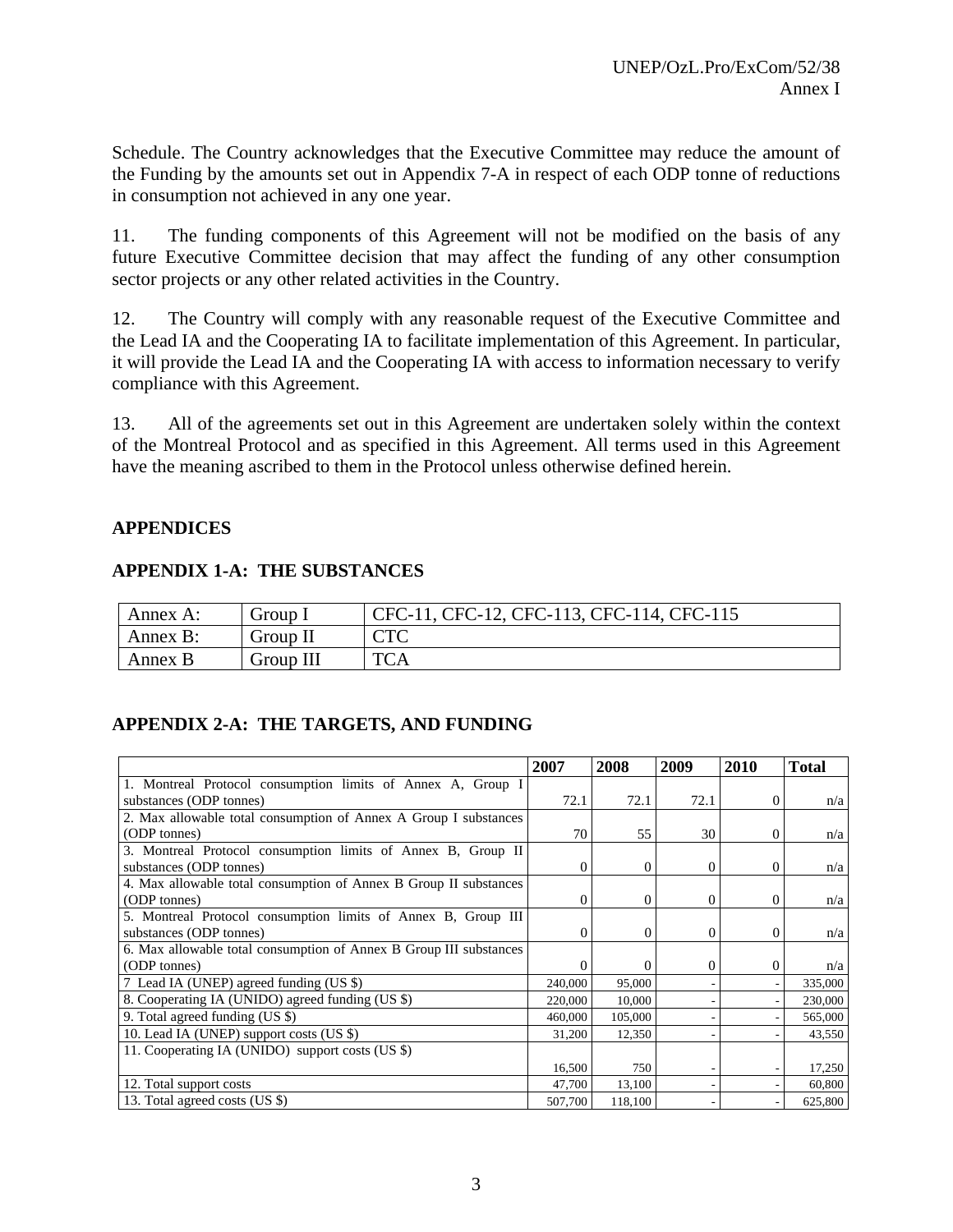## **APPENDIX 3-A: FUNDING APPROVAL SCHEDULE**

1. Funding will be considered for approval at the third meeting of 2008.

## **APPENDIX 4-A: FORMAT OF ANNUAL IMPLEMENTATION PROGRAMME**

<u> Listen de la componenta</u>

1. **Data** 

**Country**  Year of plan # of years completed # of years remaining under the plan Target ODS consumption of the preceding year Target ODS consumption of the year of plan Level of funding requested Lead implementing agency Co-operating agency(ies)

#### 2. **Targets**

| <b>Indicators</b> |               | <b>Preceding year</b> | Year of plan | <b>Reduction</b> |
|-------------------|---------------|-----------------------|--------------|------------------|
| Supply of ODS     | Import        |                       |              |                  |
|                   | Total $(1)$   |                       |              |                  |
| Demand of ODS     | Manufacturing |                       |              |                  |
|                   | Servicing     |                       |              |                  |
|                   | Stockpiling   |                       |              |                  |
|                   | Total $(2)$   |                       |              |                  |

#### 3. **Industry Action**

| <b>Sector</b> | preceding year<br>$\bf(1)$ | <b>Consumption</b> Consumption<br>year of plan<br>(2) | <b>Reduction</b><br>within year of<br>plan $(1)-(2)$ | Number of<br>projects<br>completed | Number of<br>servicing<br>related<br>activities | <b>ODS</b> phase-out<br>(in ODP<br>tonnes) |
|---------------|----------------------------|-------------------------------------------------------|------------------------------------------------------|------------------------------------|-------------------------------------------------|--------------------------------------------|
| Manufacturing |                            |                                                       |                                                      |                                    |                                                 |                                            |
| Total         |                            |                                                       |                                                      |                                    |                                                 |                                            |
|               |                            |                                                       |                                                      |                                    |                                                 |                                            |
| Refrigeration |                            |                                                       |                                                      |                                    |                                                 |                                            |
| Total         |                            |                                                       |                                                      |                                    |                                                 |                                            |
| Grand total   |                            |                                                       |                                                      |                                    |                                                 |                                            |

#### 4. **Technical Assistance**

Proposed Activity: Objective: Target Group: Impact: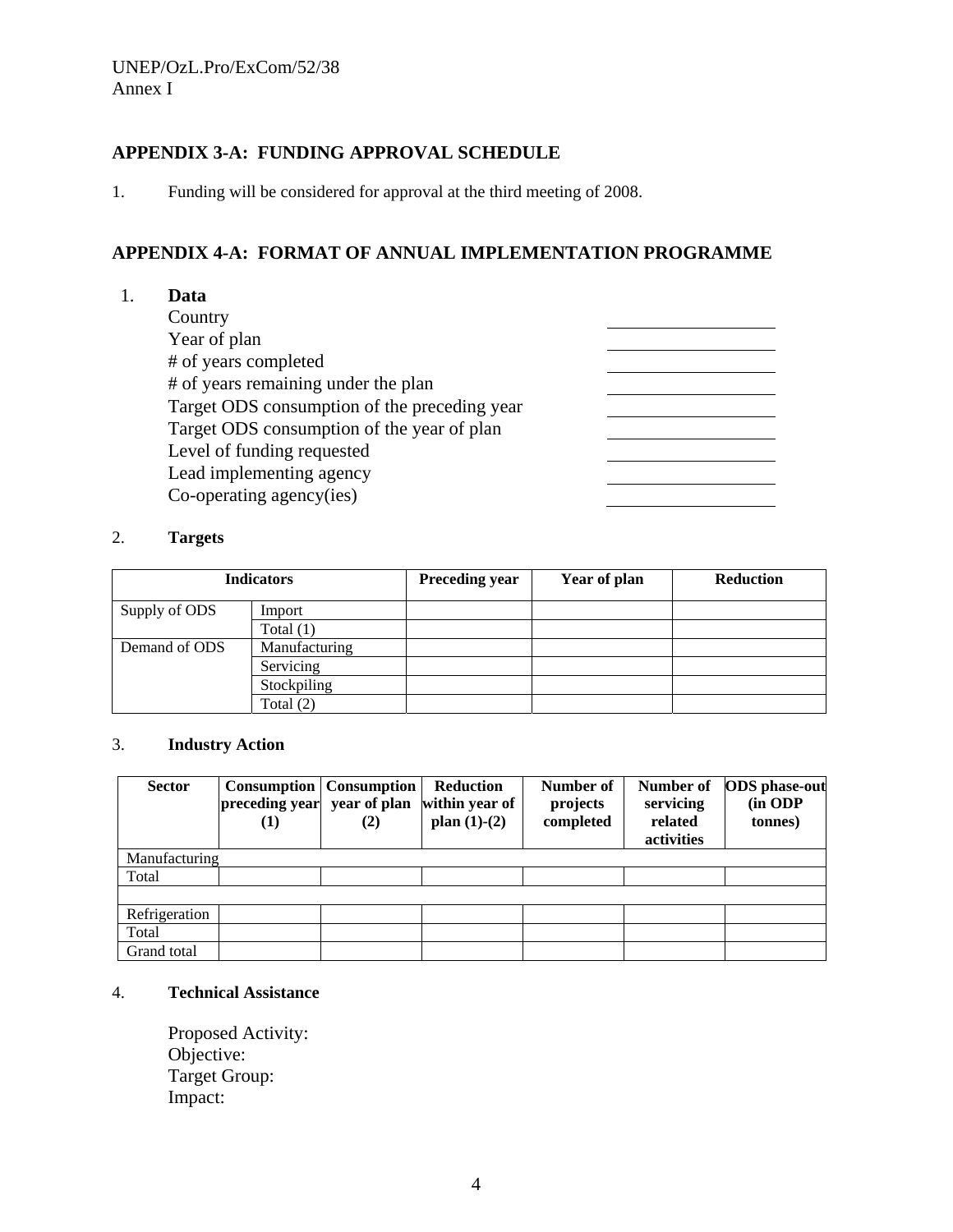#### 5. **Government Action**

| Policy/Activity Planned<br>Rules and regulations for the implementation of the<br>national legislation in place | Schedule of Implementation<br>By December 2007 |
|-----------------------------------------------------------------------------------------------------------------|------------------------------------------------|
| Type of policy control on ODS import: servicing, etc.                                                           |                                                |
| Public awareness                                                                                                |                                                |
| Others                                                                                                          |                                                |
| TPMP team, established to support the NOU                                                                       |                                                |

#### 6. **Annual Budget:**

| Activity | <b>Planned Expenditures</b><br>until approval of next tranche (US \$) |
|----------|-----------------------------------------------------------------------|
|          |                                                                       |
| Total    |                                                                       |

#### 7. **Administrative Fees**

## **APPENDIX 5-A: MONITORING INSTITUTIONS AND ROLES**

1. All the monitoring activities will be coordinated and managed by the NOU and the two implementing agencies through the project funding, which is included within this TPMP.

2. The Lead IA will have a particularly prominent role in the monitoring arrangements because of its mandate to collect data regarding ODS imports, whose records will be used as a crosschecking reference in all the monitoring programmes for the different projects within the TPMP. This organization, along with the cooperating IA will also undertake the task of participating in the monitoring of illegal ODS imports and exports with advisements made to the appropriate national agencies through the National Ozone Office.

#### Verification and reporting

3. In accordance to decision 45/54 (d), the Executive Committee reserves the right for independent verification in case the Executive Committee selects Kuwait for related auditing. The Lead IA will, in co-operation with the Government of Kuwait, select the independent organization (auditing) to carry out the verification of the TPMP results and this independent monitoring programme.

4. The monitoring reports will be produced and verified each year, previous to the third meeting of the Executive Committee. These reports will produce the input for the yearly implementation reports required by the Executive Committee.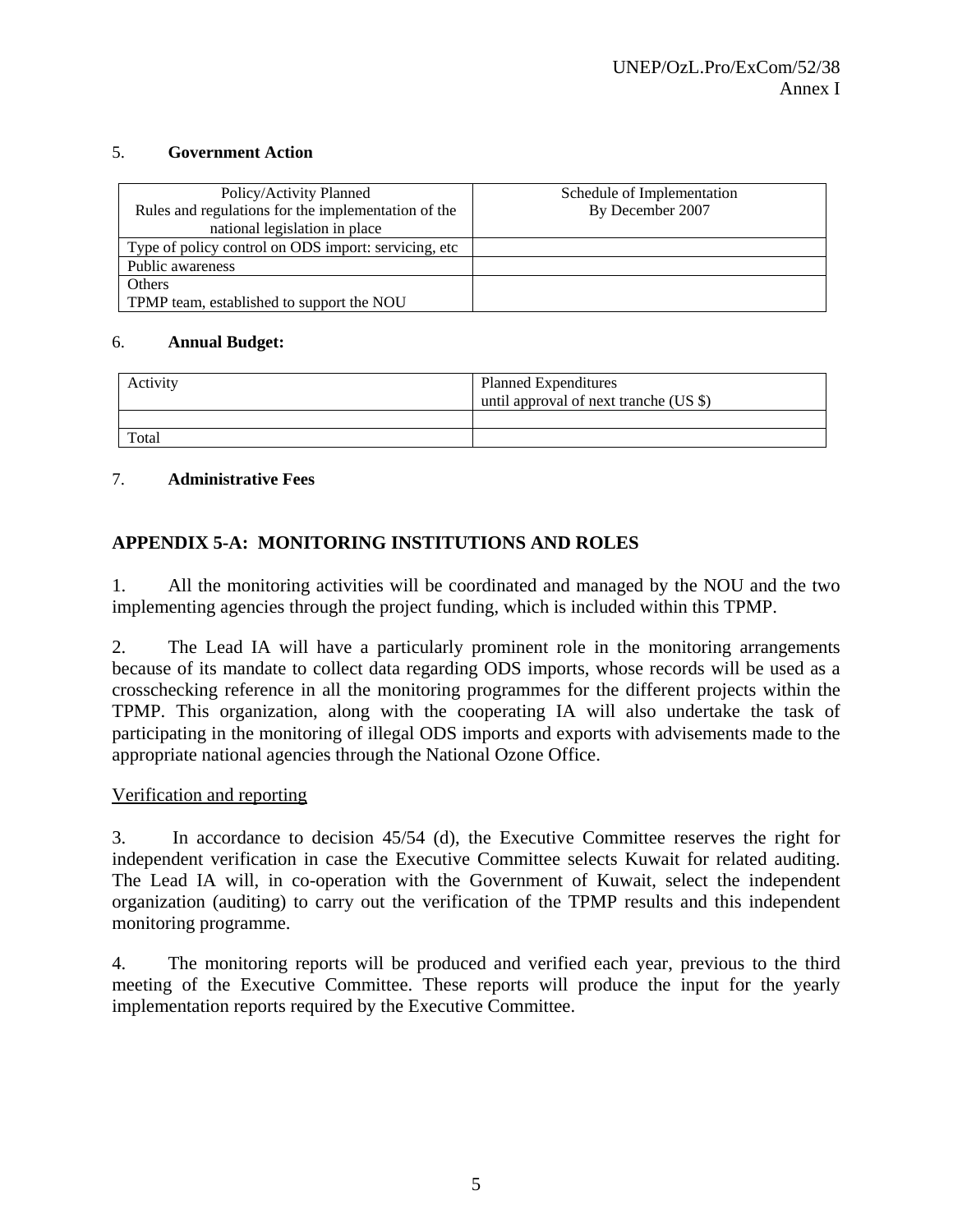#### **APPENDIX 6-A: ROLE OF THE LEAD IMPLEMENTING AGENCY**

1. The Lead IA will be responsible for a range of activities to be specified in the project document as follows:

- (a) Ensuring performance and financial verification in accordance with this Agreement and with its specific internal procedures and requirements as set out in the Country's phase-out plan;
- (b) Assisting the Country in preparation of the Annual Implementation Programme;
- (c) Providing verification to the Executive Committee that the Targets have been met and associated annual activities have been completed as indicated in the Annual Implementation Programme consistent with Appendix 5A. In case the Executive Committee selects Kuwait consistent with paragraph (d) of decision 45/54, separate funding will be provided by the Executive Committee to the Lead IA for this undertaking
- (d) Ensuring that the achievements in previous annual implementation programmes are reflected in the future annual implementation programme;
- (e) Reporting on the implementation of the Annual Implementation Programme of the preceding year and preparing for annual implementation programme for the year of submission for submission to the Executive Committee, commencing with the 2008 annual implementation programme combined with the Report on the 2007 annual implementation programme;
- (f) Ensuring that appropriate independent technical experts carry out the technical reviews undertaken by the Lead IA;
- (g) Carrying out required supervision missions;
- (h) Ensuring the presence of an operating mechanism to allow effective, transparent implementation of the Annual Implementation Programme and accurate data reporting;
- (i) Providing verification for the Executive Committee that consumption of the Substances has been eliminated in accordance with the Targets, if requested by the Executive Committee;
- (j) Coordinating the activities of the Cooperating IA;
- (k) Ensuring that disbursements made to the Country are based on the use of the indicators; and
- (l) Providing assistance with policy, management and technical support when required.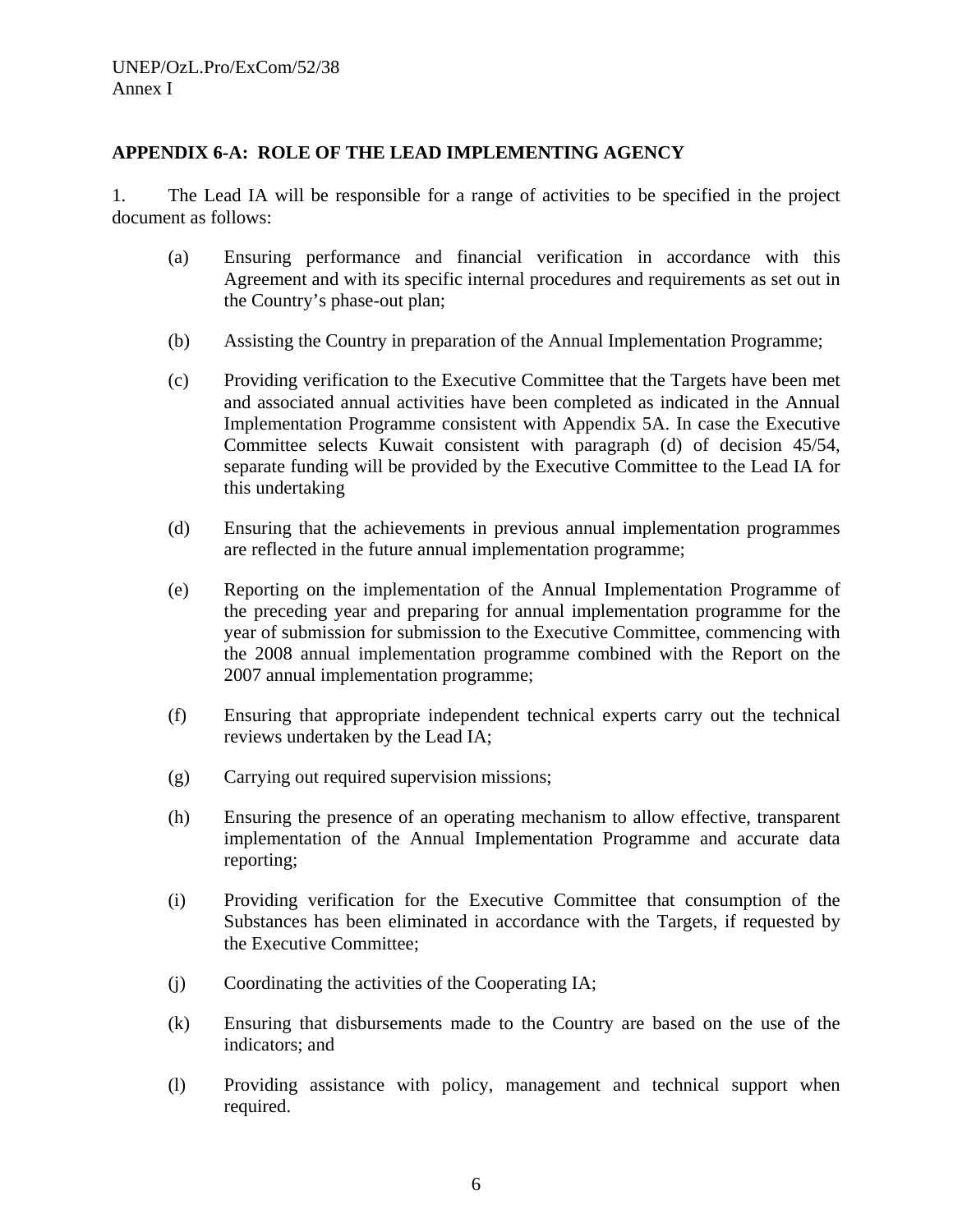## **APPENDIX 6-B: ROLE OF COOPERATING IMPLEMENTING AGENCY**

- 1. The Cooperating IA will:
	- (a) Provide policy development assistance when required;
	- (b) Assist Kuwait in the implementation and assessment of the activities funded for by the Cooperating IA; and
	- (c) Provide reports to the Lead IA on these activities, for inclusion in the consolidated reports.

### **APPENDIX 7-A: REDUCTIONS IN FUNDING FOR FAILURE TO COMPLY**

1. In accordance with paragraph 10 of the Agreement, the amount of funding provided may be reduced by US \$15,000 per ODP tonne of reductions in consumption not achieved in the year.

- - - -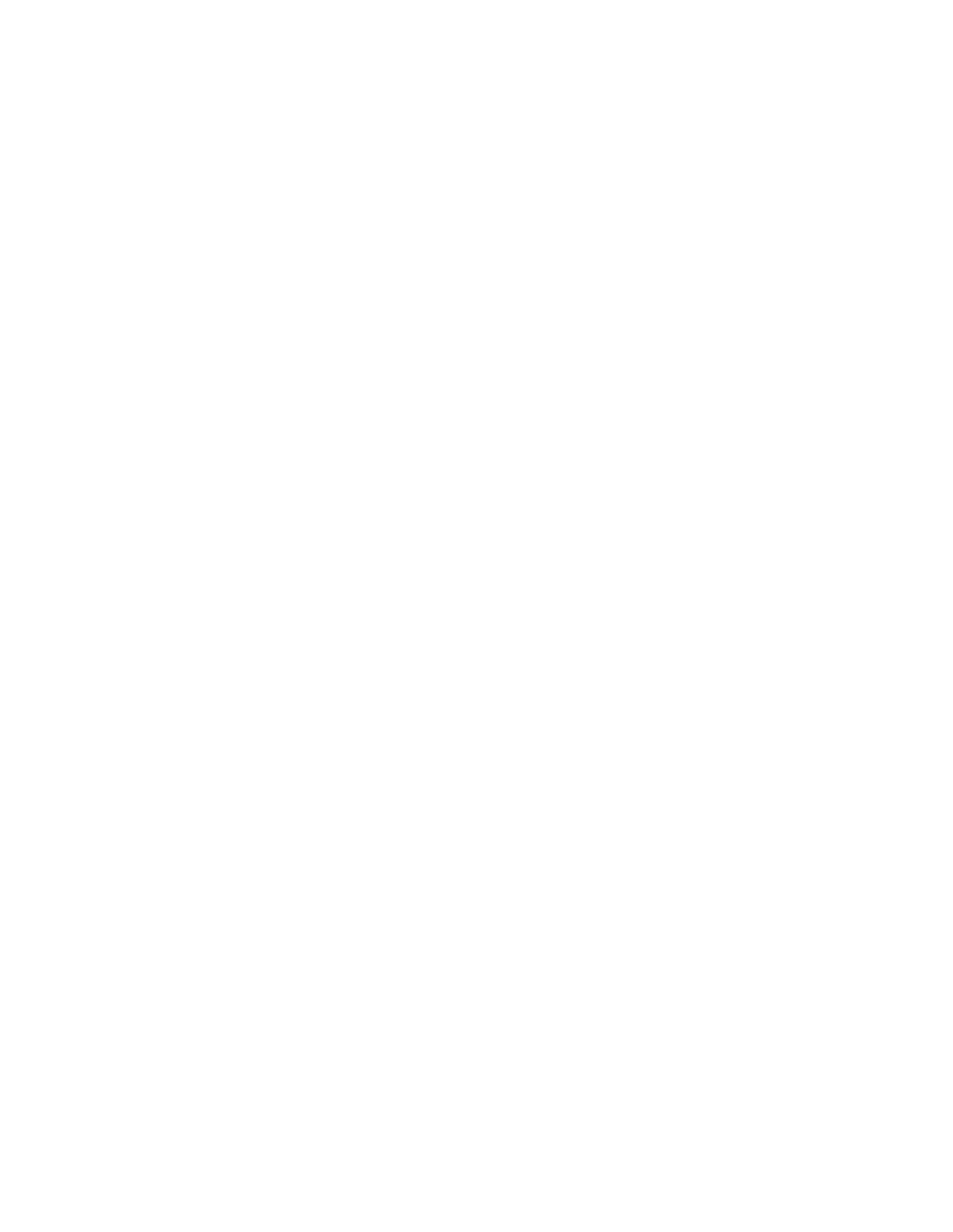#### **Annex II OVERVIEW TABLES FOR MULTI-YEAR AGREEMENTS KUWAIT**

Î.

i.

**(1) PROJECT TITLE: Terminal phase-out management plan**

#### **(2) EXECUTIVE COMMITTEE APPROVALS AND PROVISIONS: Not applicable for first tranche**

#### **(3) ARTICLE 7 DATA (ODP TONNES)**

| <b>Substances</b> | <b>Baseline</b>                            | 1995  | 1996  | 1997  | 1998  | 1999  | 2000             | 2001             | 2002  | 2003  | 2004             | 2005  |
|-------------------|--------------------------------------------|-------|-------|-------|-------|-------|------------------|------------------|-------|-------|------------------|-------|
| <b>CFC</b>        | 480.4                                      | 484.6 | 471.9 | 484.8 | 399.2 | 450.0 | 419.9            | 354.2            | 349.0 | 247.4 | 233.0            | 152.7 |
| <b>CTC</b>        | 0.0                                        |       | 0.0   | 0.0   | 0.0   | 0.0   | 0.0 <sub>l</sub> | 0.0              | 0.0   | 0.0   | 0.0 <sub>l</sub> | 0.0   |
| Halons            | 3.O                                        |       | 0.0   | 0.0   | 0.0   | 0.0   | 0.0 <sub>l</sub> | 0.0 <sub>l</sub> | 0.0   | 0.0   | 0.0              | 0.0   |
| <b>MBR</b>        |                                            |       | 0.0   | 0.0   | 0.0   | 0.0   | 0.0 <sub>l</sub> | 0.0 <sub>l</sub> | 0.0   | 0.0   | 0.0 <sub>l</sub> | 0.0   |
| <b>TCA</b>        | $_{0.0}$                                   | 27.0  | 0.0   | 0.0   | 0.0   | 0.0   | 0.0              | 0.0              | 0.0   | 0.0   | 0.0              | 0.0   |
|                   | Source: A7 Data from the Ozone Secretariat |       |       |       |       |       |                  |                  |       |       |                  |       |

| (4) LATEST COUNTRY PROGRAMME SECTORAL DATA (ODP TONNES) |                |      |       |                      |                  |         | Year:                | 2006       |                |            |                       |                 |              |
|---------------------------------------------------------|----------------|------|-------|----------------------|------------------|---------|----------------------|------------|----------------|------------|-----------------------|-----------------|--------------|
| <b>Substances</b>                                       | <b>Aerosol</b> | Foam | Halon | <b>Refrigeration</b> |                  | Solvent | <b>Process Agent</b> | <b>MDI</b> | <b>Lab Use</b> |            | <b>Methyl Bromide</b> | Tobacco         | <b>Total</b> |
|                                                         |                |      |       | <b>Manufacturing</b> | <b>Servicing</b> |         |                      |            |                | <b>OPS</b> | Non-OPS               | <b>Fluffing</b> |              |
| <b>CFC</b>                                              |                |      |       |                      | 106.8            |         |                      |            |                |            |                       |                 | 106.8        |
| <b>CTC</b>                                              |                |      |       |                      |                  |         |                      |            |                |            |                       |                 | 0.0          |
| Halons                                                  |                |      |       |                      |                  |         |                      |            |                |            |                       |                 | 0.0          |
| <b>MBR</b>                                              |                |      |       |                      |                  |         |                      |            |                |            |                       |                 | 0.0          |
| <b>TCA</b>                                              |                |      |       |                      |                  |         |                      |            |                |            |                       |                 | 0.0          |

1

*Source: Country Programme Data*

#### **(5) PHASE-OUT (ODP TONNES)**

| <b>STERASE OUT TOPE TONNES!</b> |                                                                      |      |      |      |      |      |      |      |         |                                                                                                                |
|---------------------------------|----------------------------------------------------------------------|------|------|------|------|------|------|------|---------|----------------------------------------------------------------------------------------------------------------|
| <b>Substances</b>               | Calendar vear                                                        | 2003 | 2004 | 2005 | 2006 | 2007 | 2008 | 2009 | Total   | <b>Decision</b>                                                                                                |
| <b>CFC</b>                      | Maximum Allowable Consumption<br>(Agreement: per substance if valid) |      |      |      |      |      | -    |      |         | $\frac{1}{30}$                                                                                                 |
|                                 | Compliance Action Target (MOP)                                       |      |      |      |      |      |      |      | William | N/A                                                                                                            |
|                                 | <b>Reduction Under Plan</b>                                          |      |      |      |      |      |      |      |         | <b>Viitikkikkikkikkikkikkikk</b>                                                                               |
|                                 | Remaining Phase-Out to be Achieved                                   |      |      |      |      |      |      |      |         | a dheeraa aan ah dhaqaan ah dhaqaan ah dhaqaan ah dhaqaan ah dhaqaan ah dhaqaan ah dhaqaan ah dhaqaan ah dhaqa |
|                                 |                                                                      |      |      |      |      |      |      |      |         |                                                                                                                |

*Source: Agreement, Inventory, Progress Report, MOP Report, Project Document (Annual Plan) and Verification Reports.*

#### **(6a) PROJECT COSTS (US\$)**

| Calendar vear                   | 2003 | 2004 | 2005 | 2006 | 2007    | 2008   | 2009 | <b>Total</b> |
|---------------------------------|------|------|------|------|---------|--------|------|--------------|
| <b>UNEP</b>                     |      |      |      |      |         |        |      |              |
| Funding as per Agreement        |      |      |      |      | 240,000 | 95,000 |      | 335,000      |
| Disbursement as per Annual Plan |      |      |      |      |         |        |      |              |
| <b>UNIDO</b>                    |      |      |      |      |         |        |      |              |
| Funding as per Agreement        |      |      |      |      | 220,000 | 10,000 |      | 230,000      |
| Disbursement as per Annual Plan |      |      |      |      |         |        |      |              |
| [Comments]                      |      |      |      |      |         |        |      |              |

[Comments]<br>Source: Agreement, Inventory, Progress Reports and Project Document (Annual Plan)

#### **(6b) SUBMISSION SCHEDULES (planned and actual)**

| Submission year as per agreement                            | 2003                                                 | 2004 | 2005 | 2006 | 2007     | 2008     | 2009 |
|-------------------------------------------------------------|------------------------------------------------------|------|------|------|----------|----------|------|
| <b>UNEP and UNIDO</b>                                       |                                                      |      |      |      |          |          |      |
| Planned submission as per Agreement                         |                                                      |      |      |      | $Jul-07$ | $Nov-08$ |      |
| <b>Tranche Number</b>                                       |                                                      |      |      |      |          |          |      |
| <b><i><u>A WHO AND </u></i></b><br>.<br><b>Service</b><br>- | <b>Contract Contract Contract Contract</b><br>$\sim$ |      |      |      |          |          |      |

*Source: Agreement, Inventory and Final ExCom Report Decisions*